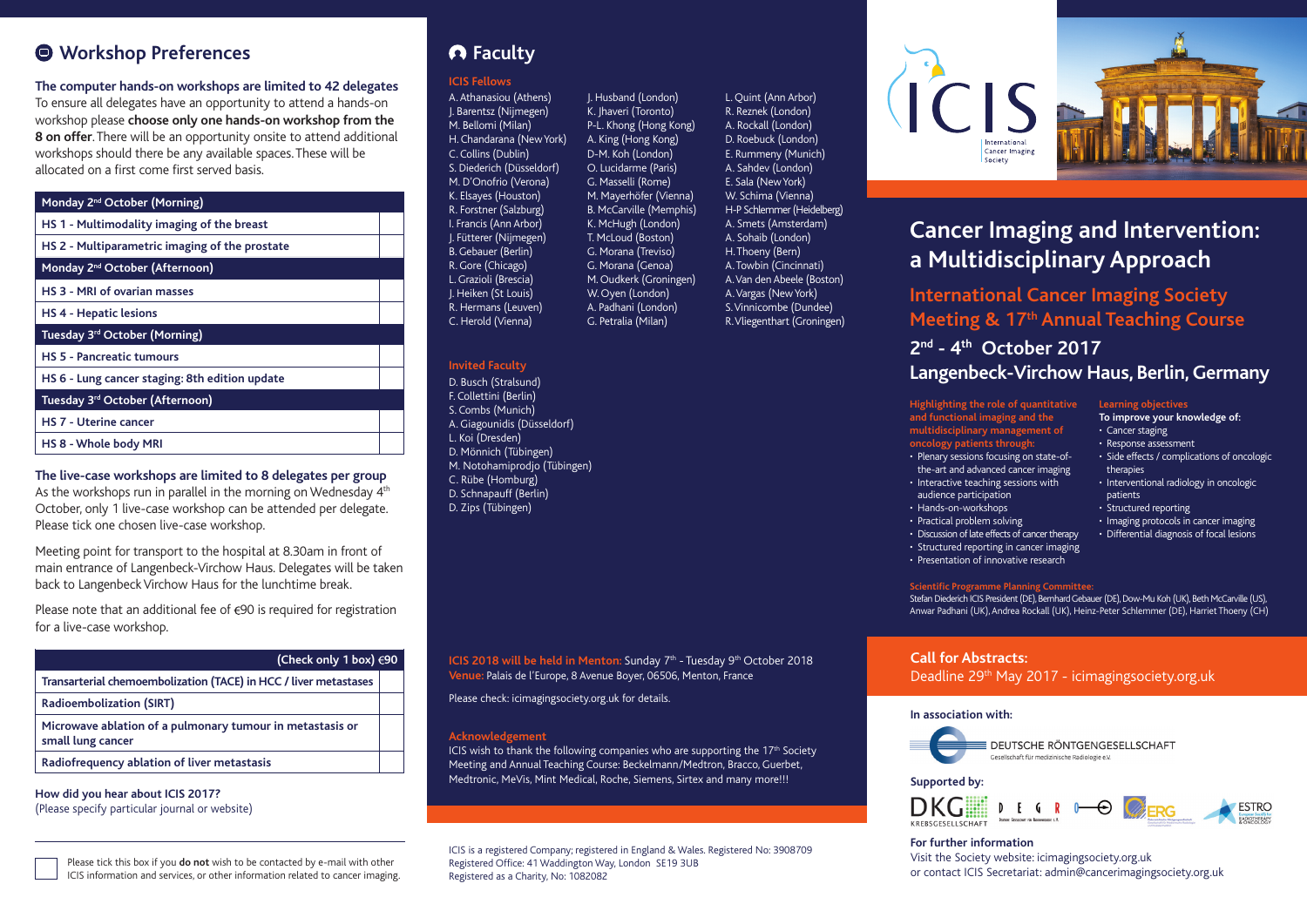### **International Cancer Imaging Society**

The Society was established in order to meet the important challenges of advancing imaging in the multidisciplinary management of cancer by promoting education in oncological imaging and stimulating research in the study of tumour behaviour.

The Society aims to bring together radiologists, nuclear medicine physicians and other specialists with an interest in oncological imaging for the exchange of ideas and to organise scientific meetings, multicentre research studies, and postgraduate courses within the field.

**For further information please visit the Society website: icimagingsociety.org.uk**

### **About the Course**

The 17th annual course of our Society will focus on practically orientated education of cancer imaging through interactive teaching and the fostering of active learning. State of the art and novel quantitative and functional imaging techniques will be highlighted.

**Keynote lectures** highlight the challenges of precision medicine and the role of imaging in patients undergoing immunotherapy.

Individual learning is emphasised by **small group sessions, interactive workshops and computer based hands-on workshops** fostering active participation.

A unique feature this year are the **live-case workshops in interventional oncology**. Delegates will view oncologic interventional therapies such as transarterial chemoembolization (TACE), radioembolization (SIRT), percutaneous microwave ablation (MWA) and radiofrequency ablation (RFA) in small groups in Berlin hospitals on Wednesday 4th October. Transport from the conference venue will be provided. Early registration is highly recommended due to the limited number of places

A session entitled **cases we would like to read again** will present interesting oncologic cases reviewed with the benefit of hindsight.

There will be scientific sessions, dedicated to proffered papers, presenting research in the field of imaging in oncology. There will also be a poster exhibition and the best overall paper and poster will be awarded a prize.

This course is designed for all radiologists, radiation oncologists, medical oncologists and other specialists interested in the diagnosis and management of cancer patients.

The meeting will be held in the Langenbeck-Virchow Haus, Berlin, Germany.

Berlin is one of Europe's most vibrant capital cities, steeped in history and easily explored on foot, or by using the excellent public transport. It's the perfect destination to spend a few days exploring in early autumn. From the Reichstag to the majestic Brandenburg Gate, with myriad museums and a thriving art scene, as well as world class restaurants.

There will be a welcome drinks reception on Monday 2nd October, free for all those who attend the first day of our meeting.

The course party will be held on Tuesday 3rd October on the barge "*Alexander von Humboldt*", which will take us past many of Berlin's most iconic sights, while we enjoy a delicious buffet dinner, live saxophone player and DJ.

### **Registration and Information**

#### **Registration Fees**

| <b>Members</b><br>Per person          | Includes coffee/tea and lunch<br>each day and reception drinks on<br>Monday                                                                                | 3 days<br>2 days<br>1 day                              | €630<br>€480<br>€250 |
|---------------------------------------|------------------------------------------------------------------------------------------------------------------------------------------------------------|--------------------------------------------------------|----------------------|
| Non-members<br>Per person             | Includes coffee/tea and lunch<br>each day and reception drinks on<br>Monday                                                                                | 3 days<br>2 days<br>1 day                              | €690<br>€550<br>€290 |
| Trainees/<br>resident<br>Per person   | Includes coffee/tea and lunch<br>each day and reception drinks on<br>Monday                                                                                | 3 days<br>2 days<br>1 day                              | €490<br>€360<br>€210 |
|                                       | With supporting letter from<br>Head of Dept.                                                                                                               |                                                        |                      |
| <b>Scientific/Poster</b><br>presenter | Includes coffee/tea and lunch<br>each day and reception drinks on<br>Monday                                                                                | 3 days<br>2 days<br>1 day                              | €420<br>€280<br>€140 |
|                                       | All scientific presenters are<br>required to be a member of the<br>Society. Membership to be paid<br>with registration, in addition to<br>registration fee | Plus $695$<br>membership<br>if not already<br>a member |                      |
| <b>Live Case</b><br><b>Workshop</b>   | Includes transport between the<br>hospital and the conference venue                                                                                        |                                                        | €90                  |
| Course party<br>Per person            |                                                                                                                                                            |                                                        | €65                  |
|                                       |                                                                                                                                                            |                                                        |                      |

### **How to register**

**Online:** icimagingsociety.org.uk

**Post:** ICIS Secretariat, 41 Waddington Way, London SE19 3UB

**Please complete both sides of the registration and payment form, and workshop preferences, and enclose with full payment. Registration cannot be confirmed until full payment has been received into the ICIS**  bank account. Full payment must be received by 8<sup>th</sup> September 2017.

#### **Payment options**

By Bank Transfer (BACS) to ICIS account **Account Name:** International Cancer Imaging Society (ICIS) **Account No:** 83157599 **Sort Code:** 20-69-15 **IBAN:** GB73 BARC 2069 1583 1575 99 **SWIFT:** BARCGB22

Reservations will only be confirmed on receipt of fully completed registration form & full payment.

## **Registration and Payment**

### **How to register: Online:** icimagingsociety.org.uk **Post:** ICIS Secretariat, 41 Waddington Way, London SE19 3UB

|                             | $ $ ob title $\qquad \qquad$                                                                                                                                                                                                   |  |
|-----------------------------|--------------------------------------------------------------------------------------------------------------------------------------------------------------------------------------------------------------------------------|--|
|                             |                                                                                                                                                                                                                                |  |
|                             |                                                                                                                                                                                                                                |  |
|                             |                                                                                                                                                                                                                                |  |
|                             |                                                                                                                                                                                                                                |  |
|                             |                                                                                                                                                                                                                                |  |
|                             |                                                                                                                                                                                                                                |  |
|                             | Daytime phone example and the control of the control of the control of the control of the control of the control of the control of the control of the control of the control of the control of the control of the control of t |  |
|                             |                                                                                                                                                                                                                                |  |
|                             |                                                                                                                                                                                                                                |  |
|                             | Email and the contract of the contract of the contract of the contract of the contract of the contract of the                                                                                                                  |  |
| <b>ICIS Member</b>          |                                                                                                                                                                                                                                |  |
| 3 days                      | €630                                                                                                                                                                                                                           |  |
| 2 days                      | €480                                                                                                                                                                                                                           |  |
| 1 day                       | €250                                                                                                                                                                                                                           |  |
| Non-member                  |                                                                                                                                                                                                                                |  |
| 3 days                      | €690                                                                                                                                                                                                                           |  |
| 2 days                      | €550                                                                                                                                                                                                                           |  |
| 1 day                       | €290                                                                                                                                                                                                                           |  |
| <b>Trainee</b>              |                                                                                                                                                                                                                                |  |
| 3 days                      | €490                                                                                                                                                                                                                           |  |
| 2 days                      | €360                                                                                                                                                                                                                           |  |
| 1 day                       | €210                                                                                                                                                                                                                           |  |
| <b>Scientific Presenter</b> |                                                                                                                                                                                                                                |  |
| 3 days                      | €420                                                                                                                                                                                                                           |  |
| 2 days                      | €280                                                                                                                                                                                                                           |  |
| 1 day                       | €140                                                                                                                                                                                                                           |  |
|                             | Plus ICIS membership (if not already a member)<br>€95                                                                                                                                                                          |  |
| <b>Live Case Workshop</b>   | €90                                                                                                                                                                                                                            |  |
| <b>Course Dinner</b>        | Indicate number required [<br>@ €65                                                                                                                                                                                            |  |
| <b>ICIS Membership</b>      | €95                                                                                                                                                                                                                            |  |
| <b>Total</b>                | €                                                                                                                                                                                                                              |  |

Please indicate whether you or your guest have any dietary requirements: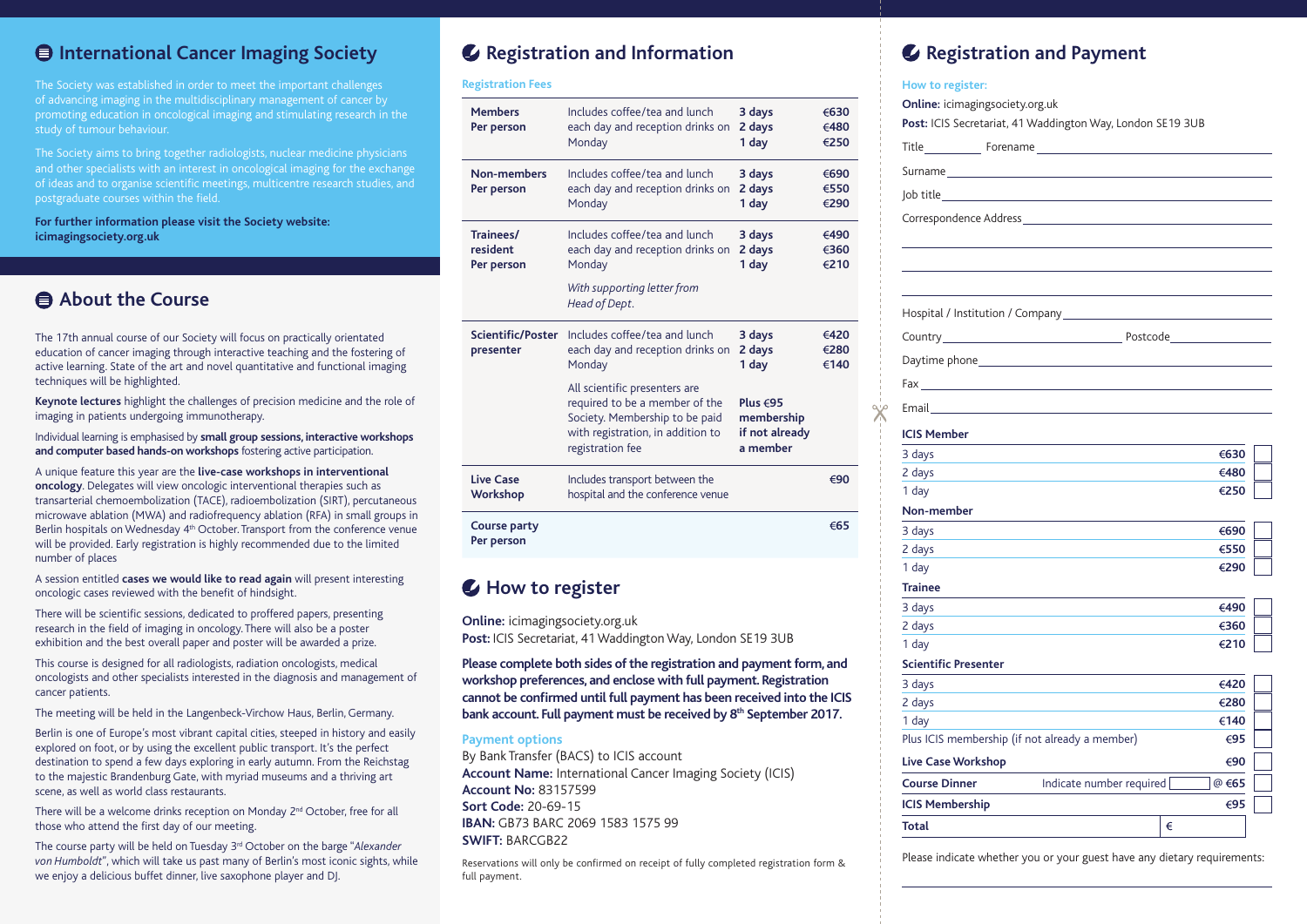## **Call for papers/posters**

Submission of abstracts (no more than 250 words) for scientific papers and posters are invited.

**Submission is via the ICIS website:** icimagingsociety.org.uk Queries may be addressed to the ICIS Secretariat **Email:** admin@cancerimagingsociety.org.uk **Submission deadline: Monday 29th May 2017**

Abstracts selected for presentation will be published in the Proceedings of the 17<sup>th</sup> International Cancer Imaging Society meeting, given to all delegates and faculty. A downloadable version of your submission will be made available to our membership on the members only area of our website. Authors of selected abstracts will be notified after Friday 30<sup>th</sup> June 2017.

It will be obligatory for all scientific presenters to be members of ICIS at the time of presentation in Berlin. The annual membership fee of  $\epsilon$ 95 will be added to the scientific presenters' fee at registration if current membership is not in place. Membership will run for one year from date of registration; all standard member benefits will apply.

### **Accreditation**

• For German delegates CME credits have been applied for.

- Royal College of Radiologists delegates will receive 17 points in total for the three-day course. Monday 6 points, Tuesday 6 points, Wednesday 5 points.
- European Accreditation Council for Continuing Medical Education (EACCME) accreditation has been applied for. You will be able to generate your own certificate of attendance once you have completed our daily online feedback form.

### **Important Information**

**Reservations are subject to availability and will only be confirmed within one week of receipt of the fully completed registration form and full payment. A confirmation letter and further details will be issued on receipt of full payment.** 

#### **Refunds**

Refunds (minus an administration charge of €80) will only be made if written notification is received by 8<sup>th</sup> September 2017. Thereafter no refunds will be made.

#### **Travel information**

**Air:** Berlin is served by two airports - Tegel International (TXL) is the city's principal airport serving the major carriers, whilst Schönefeld (SXF) is the secondary airport serving low-cost airlines. Both airports are well linked to the city centre via bus or train. Please see the ICIS 2017 meeting pages on our website for more details.

**Rail:** Berlin is served by ICE, InterCity, and EuroCity trains, and by the national German train network Deutsche Bahn. Together they offer connections from other German and major European cities.

#### **Accommodation**

Details of accommodation offering special rates for ICIS delegates are available on the ICIS website. Delegates are responsible for making their own arrangements for accommodation and should book via the given web link. We strongly recommend you book early to secure the best rates.

## **C** Socials

A complimentary Welcome Reception will take place on Monday, 2<sup>nd</sup> October in the historic foyer and gallery of Langenbeck Virchow Haus. The Reception will take place after the last lecture.

We hope you will join us on Tuesday, 3<sup>rd</sup> October for a cruise on the barge "*Alexander von Humboldt*" which will take us along the River Spree, past many of Berlin's main attractions, while we enjoy a delicious buffet dinner.

Purchase your ticket while registering for the course on the ICIS website. Each ticket costs €65 and includes a three course dinner, a glass of sparkling wine, a half a bottle of wine and teas and coffees, a live saxophone player and DJ. During the cruise we will award prizes to our best posters and presenters. We hope to see you there!





**Society Journal** Cancer Imaging is our open access, peer reviewed journal with original articles as well as reviews and editorials. For full information about the journal, article submission and to read published articles, visit **cancerimagingjournal.com**

Tap into the most recent developments in all aspects of cancer imaging with the new **Cancer Imaging app.**

## **ICIS Membership - Renew or join us now!**

#### **Membership includes:**

1. Discounted registration fees for the Annual Teaching Course & ICISi Masterclass Workshops 2. Access to posters & selected lectures presented at the 2015 & 2016 Annual Teaching Courses 3. Members' Forum, providing a platform for you to discuss hot topics in oncological radiology or interesting cases, with other ICIS members and with the ICIS Fellowship 4. 20% discount on article-processing fees for our journal Cancer Imaging 5. 20% discount on CRC Press radiology and oncology publications 6. Emailed regular newsletters featuring the latest news from the Society and Journal 7. Priority registration for ICISi Masterclass Workshops

Membership is open to all individuals with an interest in cancer imaging for only €95 a year. Just tick the box on the registration and payment form, and include the fee of  $\epsilon$ 95 with your payment. You will make an immediate saving of €58 on the annual course; attend an ICISi workshop and you will save a further  $E$ 57.

## **A** Short Overview

### **Venue**

Langenbeck-Virchow Haus, Luisenstraße 58, 10117, Berlin, Germany

### **Date**

Monday 2nd – Wednesday 4th October 2017

### **2 Keynote lectures**

- Cancer imaging in the era of precision medicine
- Immunotherapy: imaging redefined

### **11 Main sessions**

- Structured reporting and decision support
- Precision medicine
- Prostate: when to treat
- Lung cancer update
- Response assessment
- Radiogenomics in female cancer
- ICIS Gold Medal presentation
- Liver: how to image
- Side effects of medical therapy
- How to diagnose focal liver lesions
- Pancreatic tumours
- Cases I would like to read again

### **14 Break-out sessions**

- Head and neck
- Delineation of tumour and normal tissue. *In association with DEGRO*
- Interventions: percutaneous and intraoperative
- Side effects of radiation therapy. *In association with DEGRO*
- MR-guided radiation therapy. *In association with ESTRO*
- Assessing therapy response. *In association with DEGRO*
- Interventions: percutaneous
- Interventions: vascular
- Female pelvis
- Malignant lymphoma
- Metastatic disease
- Paediatric tumours
- Kidney and adrenal
- Contrast-enhanced ultrasound

#### **8 Computer hands-on workshops**

- Multimodality imaging of the breast
- Multiparametric imaging of the prostate
- MRI of ovarian masses
- Hepatic lesions
	- Pancreatic tumours
	- $\cdot$  Lung cancer staging:  $8<sup>th</sup>$  edition update
	- Uterine cancer
	- Whole body MRI

#### **4 Live-case workshops**

• Transarterial chemoembolization (TACE) in HCC / liver metastases • Radioembolization (SIRT) • Microwave ablation of a pulmonary tumour in metastasis or small lung cancer

• Radiofrequency ablation of liver metastasis

#### **4 Scientific paper sessions and poster exhibition**

Prizes for the best oral presentations and best posters will be awarded at the course party on Tuesday evening.